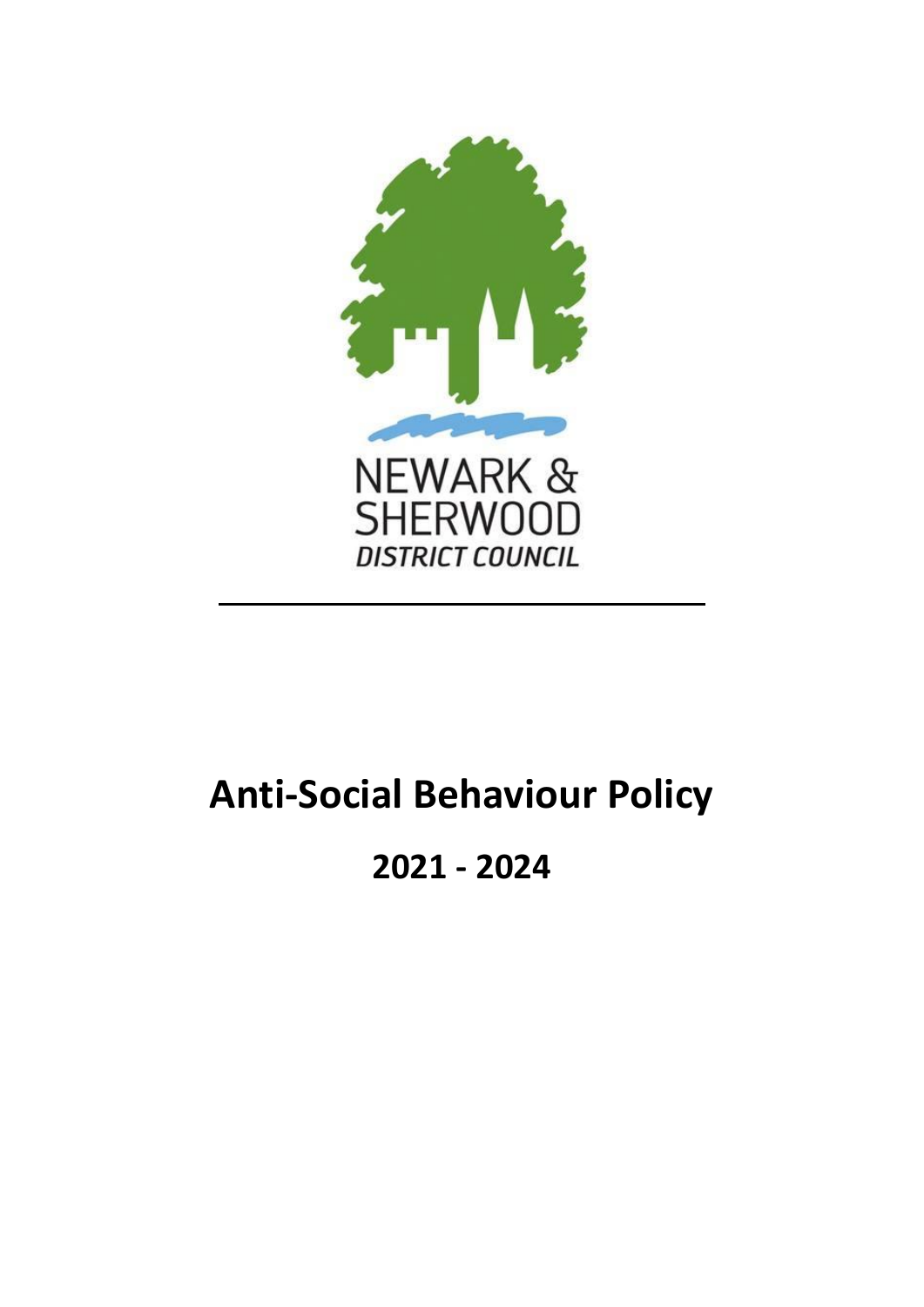#### **Contents**

| 1  | Introduction                          | Page 1  |
|----|---------------------------------------|---------|
| 2  | <b>Policy Context</b>                 | Page 1  |
| 3  | What is Anti-Social Behaviour (ASB)?  | Page 2  |
| 4  | <b>Policy Objectives</b>              | Page 4  |
| 5  | Responsibilities                      | Page 4  |
| 6  | Supporting the Victims of ASB         | Page 5  |
| 7  | <b>Vulnerability and Safeguarding</b> | Page 5  |
| 8  | <b>Actions and Enforcement</b>        | Page 6  |
| 9  | Partnership Working                   | Page 8  |
| 10 | <b>Working with Housing Providers</b> | Page 9  |
| 11 | <b>Community Trigger</b>              | Page 9  |
| 12 | Equalities                            | Page 9  |
| 13 | Policy Review and Updates             | Page 10 |
| 14 | <b>Complaints and Feedback</b>        | Page 10 |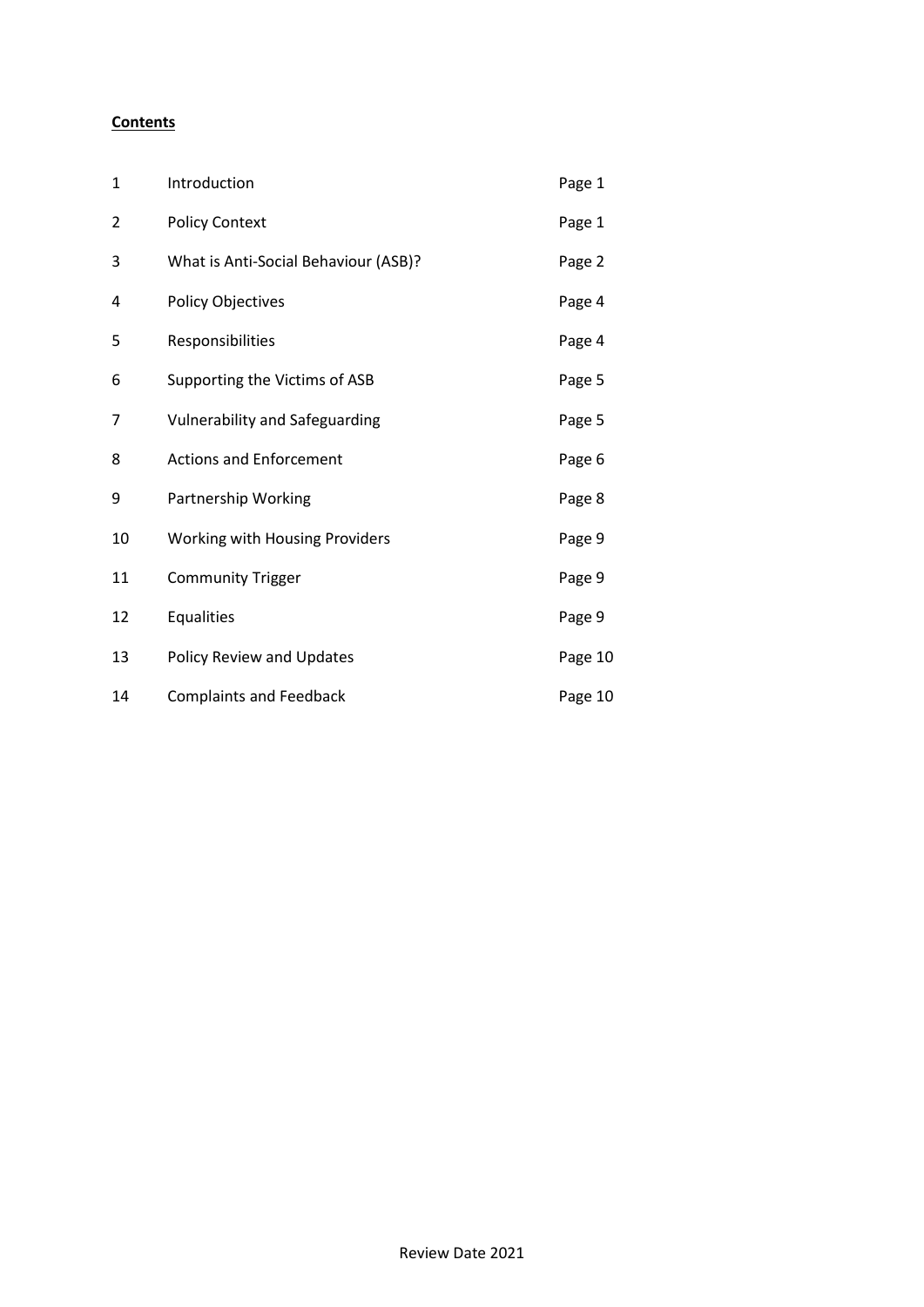#### **1 Introduction**

- 1.1 Newark and Sherwood District Council (NSDC) is committed to reducing Anti-Social Behaviour (ASB) in our communities as it recognises the damage that persistent ASB can cause to the stability, cohesiveness and health of communities that experience it.
- 1.2 Although ASB can be difficult to define because of its impact being perception led, the Council has set out in section three of this policy, the definition and general principles that it will work to when addressing issues and complaints about ASB. The perception led nature of ASB has also required the Council to acknowledge the possibility of unreasonable complaints being made and that in those circumstances an investigation may be halted.
- 1.3 The Council also acknowledges the disproportionate impact that ASB can have upon vulnerable members of our communities, the link it has with safeguarding, the need for effective partnerships to exist, and that our primary responsibility is always to protect victims from further harm or distress. That's why the Council is committed to working with partners to ensure all victims, especially vulnerable victims, are listened to and kept informed and supported during any investigation.
- 1.4 This policy also provides an overview of the action(s) that the Council will take to deal with ASB and what route a person can take if they are not satisfied with the service they have received.
- 1.5 We will not tolerate incidents of anti-social behaviour (ASB). The Council will intervene appropriately where we can, and enforce matters relating to ASB when required. This approach will be made clear to all residents within and visitors to the district.
- 1.6 This policy will apply to all Newark and Sherwood District Council residents, their families and any other occupants or visitors. The same principles apply to our tenants, members of staff and any other persons working on behalf of the council.
- 1.7 The Council is committed to supporting tenants and leaseholders living in local communities to enjoy a quality of life which is not negatively impacted on by those who fail to meet the obligations of their Tenancy Agreements.
- 1.8 For those residents in council properties, there are conditions within the tenancy agreement in relation to anti-social behaviour and for those residents in council properties, enforcement may be taken against their tenancy conditions. This approach will be made clear to all tenants and prospective tenants.
- 1.9 Newark & Sherwood District Council has a responsibility to protect staff members whilst they are undertaking Council business. The Council will not tolerate anti-social behaviour directed towards staff and robust action will be taken against those that engage in such behaviour.

#### **2 Policy Context**

2.1 The Council's current Community Plan (2020-2023) sets out the following vision:

*Newark and Sherwood already has much to be proud of. With its captivating history, beautiful countryside, characterful market towns, world renowned businesses and an enviable location*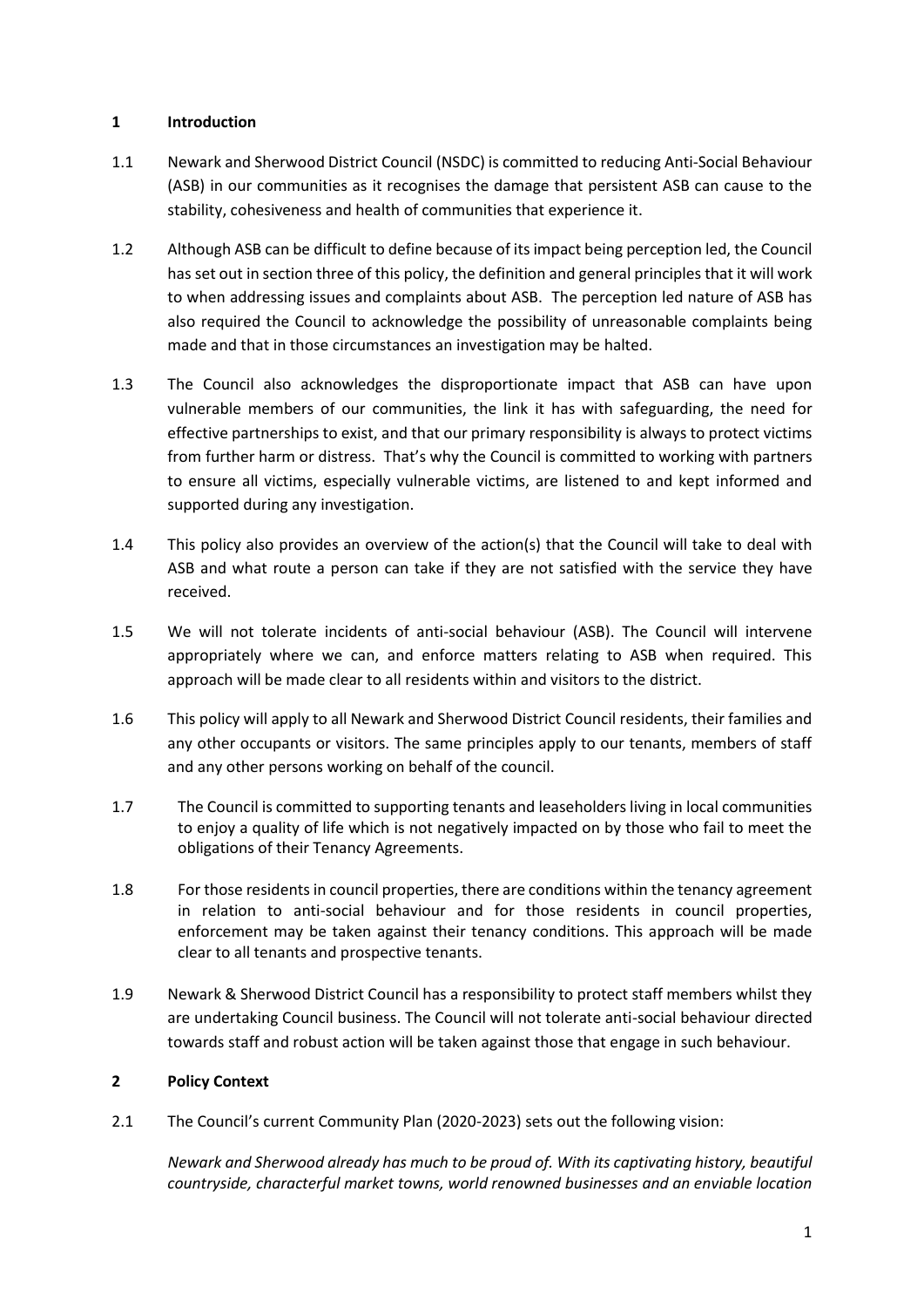*at the crossroads of the country's transport network. We want to do all we can to enable local residents and businesses to flourish and fulfil their potential as well as encouraging more visitors to enjoy all that Newark and Sherwood has to offer.* 

*In order to achieve these, we will be locally focused and nationally connected - driven by what matters most to the people we serve and with a perspective and relationships stretching well beyond our boundaries.*

- 2.2 The Corporate Plan aims to achieve this vision through the delivery of seven objectives:
	- Create vibrant and self-sufficient local communities where residents look out for each other and actively contribute to the local area.
	- Create more and better quality homes through our roles as landlord, developer and planning authority.
	- Enhance and protect the district's natural environment
	- Improve the health and wellbeing of local residents
	- Deliver inclusive and sustainable economic growth
	- Continue to maintain the high standard of cleanliness and appearance of the local environment
	- Reduce crime and anti-social behaviour, and increase feelings of safety in our communities
- 2.3 The ASB Policy directly contributes to a number of the above objectives and should be read alongside the Council's Corporate Enforcement Policy.
- 2.4 The Council is an active member of the Bassetlaw, Newark and Sherwood Community Safety Partnership (BNSCSP) which brings together a number of organisations to work together with local people to build safer and stronger communities. The ASB Policy is a key document to help inform work carried out by the BNSCSP.

#### **3 What is Anti-Social Behaviour (ASB)?**

There's no single definition of what is meant by ASB. For the purpose of this policy, the Council have adopted the definition applied by the Anti-Social Behaviour Crime and Policing Act 2014:

- i. conduct that has caused, or is likely to cause, harassment, alarm or distress to any person,
- ii. conduct capable of causing nuisance or annoyance to a person in relation to that person's occupation of residential premises, or
- iii. conduct capable of causing housing-related nuisance or annoyance to any person.
- 3.1 ASB covers a wide range of unacceptable activity that causes harm to an individual, to their community or to their environment. This could be an action by someone else that leaves you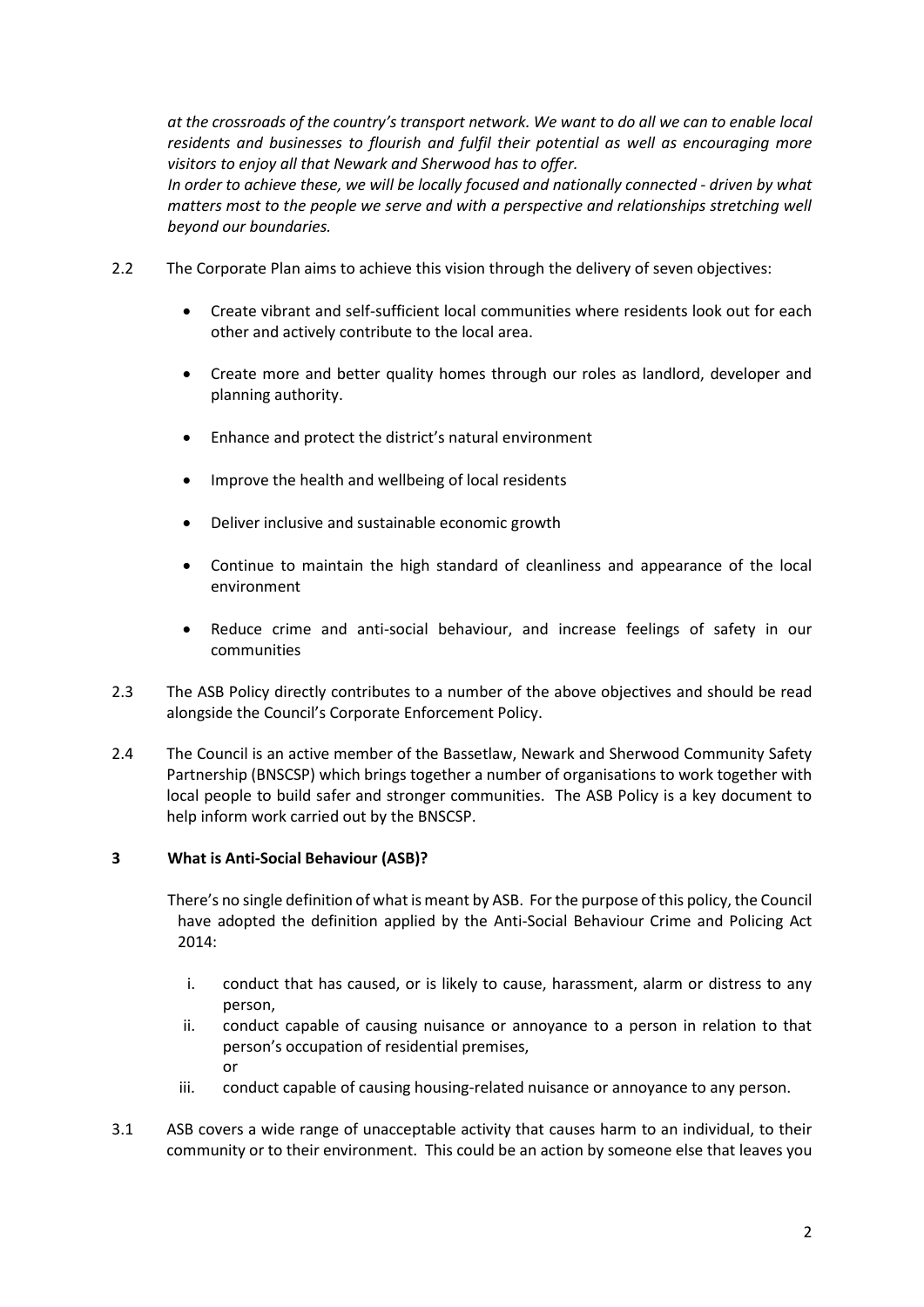feeling alarmed, harassed or distressed. Anti-Social Behaviour may include but is not limited to the following:

#### **Noise:**

- Loud music
- **•** Persistent, unnecessary or excessive noise
- Shouting or yelling
- Persistent Alarms
- Excessively loud or persistent parties
- Dogs persistently barking

#### **Intimidation and harassment:**

- Verbal or written abuse including via social media
- Threats of violence
- Damage or threats to damage property
- Keeping or failing to control an aggressive dog

#### **Environmental:**

- Graffiti
- Dumping rubbish and littering
- Dog fouling
- Fly posting
- Abandoned vehicles
- Vandalism
- Street drinking
- Inconsiderate or inappropriate use of vehicles e.g. off-road motorbikes
- 3.2 What is not Anti-Social Behaviour and will not be investigated by officers of the District Council under this policy:
	- Children playing in the street or communal areas
	- Young people gathering socially unless they are being intimidating
	- Being able to park outside your own home
	- Parking related issues on a highway or shared access drive
	- DIY and car repairs unless they are taking place late at night
	- Civil disputes between neighbours, i.e. boundary disputes or disputes over shared driveways
	- Reasonable day to day noise, i.e. children within a household, appliance noise,
	- One off complaints about noise, e.g. parties
- 3.3 It is also important to acknowledge that some complaints about ASB can be considered malicious, vexatious, trivial, or unreasonable. Children playing in an area designed for play e.g. a skate boarding park or multi use games area, may fall within this category. Other examples may be someone having a one off event such as a milestone birthday party with some associated noise, a baby crying for attention, or a misplaced wheelie bin temporarily blocking access or egress. Although the incident may be annoying at the time, it is the role of the Council's officers when investigating complaints to decide whether the complaint is reasonable or not. An investigating officer will advise a complainant if they believe the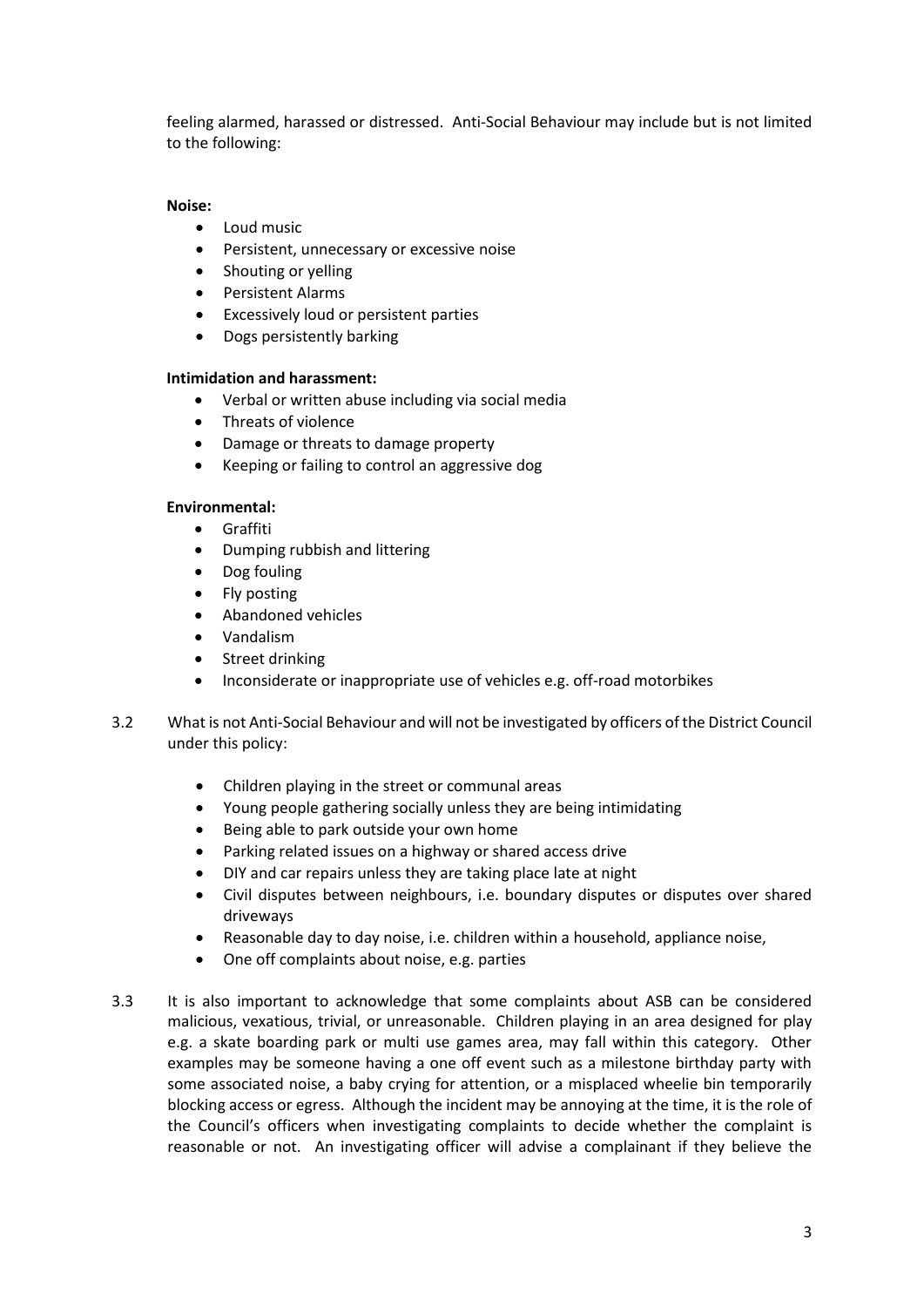complaint is unreasonable. This is done because persistent unreasonable complaints can often be perceived as harassment by the subject and lead to a counter complaint being made.

- 3.4 The Council will also work together with partners to utilise the resources and legal powers we have to reduce environmental crimes, problematic street drinking, graffiti, vandalism and all other types of ASB. The Council will respond to an initial complaint within 5 working days
- 3.5 All of our activity to tackle ASB is intended to help make people in our communities feel safe, welcome and that they have a pleasant place in which to live, work and visit.

#### **4 Policy Objectives**

- 4.1 The three objectives of this policy are:
	- To work with partners to support and protect victims of ASB
	- To deliver a range of appropriate interventions when responding to incidents of ASB
	- To use enforcement and legal powers with partners to target those who continue to cause ASB

#### **5 Responsibilities**

- 5.1 The response to ASB is provided across the Council and responsibilities are outlined as follows;
	- **Homes and Communities Committee** *–* This committee has the responsibility for developing and adopting the Council's Anti-Social Behaviour Policy.
	- **Director of Communities and Environment** Responsibility for ensuring that the Council's ASB Policy is in place and is being delivered effectively. The Director of Communities and Environment also has responsibility for the authorisation of high level ASB enforcement including service of a Closure Notice.
	- **Business Manager Public Protection** Responsible for the development of the ASB Policy for the Council and authorisation of enforcement requiring court action. The Business Manager is also responsible for the monitoring of any raised risk ASB cases; responding to any complaints regarding the service and any Community Triggers made to the Council.
	- **ASB Officers** Responsible for dealing with all cases of ASB. They are responsible for notifying the Business Manager of any safeguarding concerns or any raised risk victims cases that they are dealing with. They have delegated authority to take forward any enforcement action not requiring court action. They have delegated authority to issue fixed penalty notices.
	- **ASB Support Officer** Responsible for an initial triage of cases reported to the Council and maintaining the Council's database of ASB incidents. They will provide an initial response to incidents and support the ASB Officers in effectively performing their role.
	- **Community Protection Officers**  responsible for supporting and assisting with community and environmental ASB. They have delegated authority to issue fixed penalty notices.
	- **Business Manager Housing & Estates** Responsible for the development of the ASB Policy, in line with the Business Manager Public Protection, and authorisation of enforcement requiring court action for Council tenants. The Business Manager is also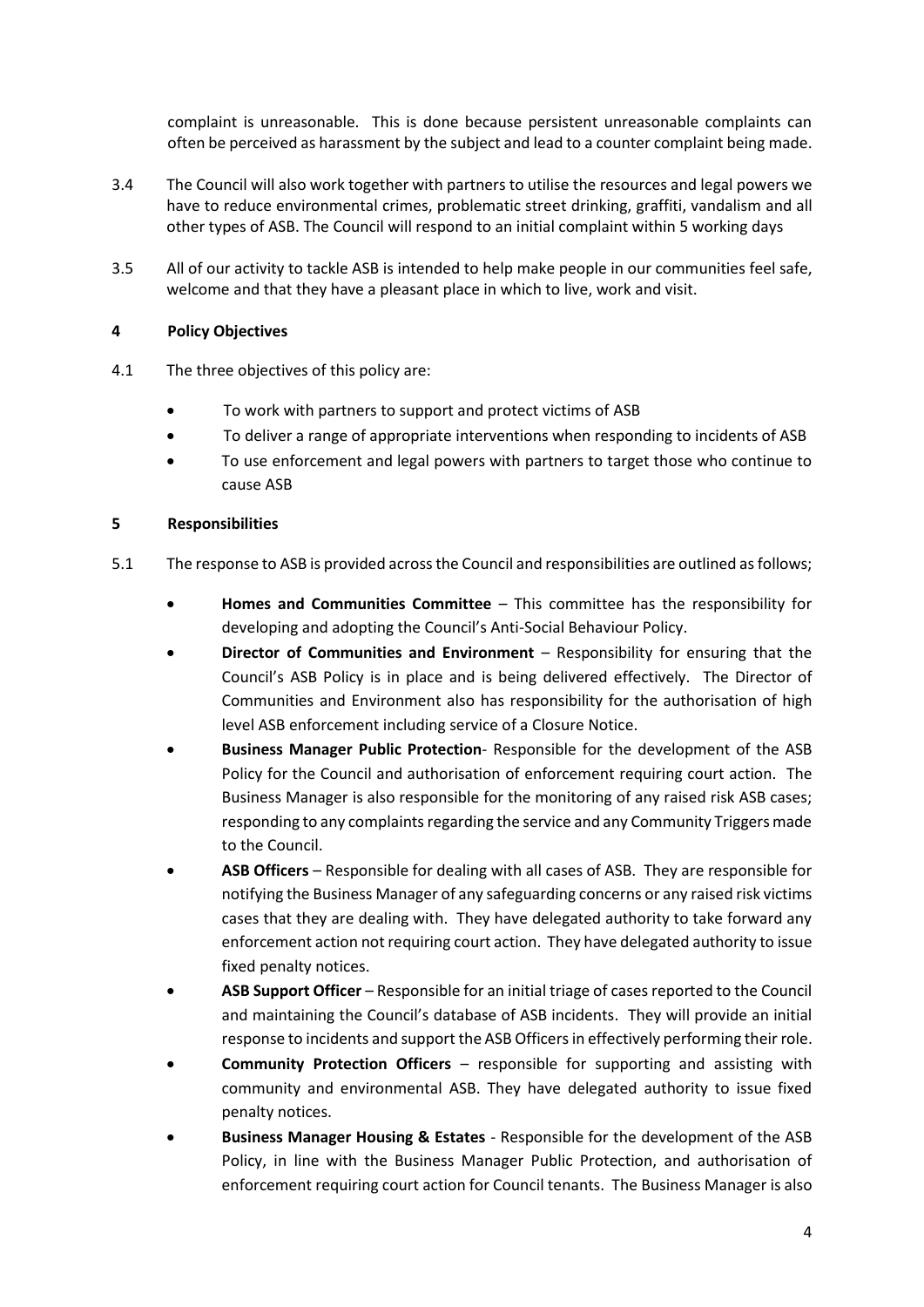responsible for the monitoring of any raised risk ASB cases and responding to any complaints regarding the service to Council tenants.

- **Tenancy Officers –** Tenancy Officers are responsible for the day to day management of complaints of anti-social behaviour from or about Council tenants. Tenancy Officers have delegated authority to take forward any enforcement action in line with the Council's procedures, which does not require court action. If a case escalates and legal enforcement or a tenancy breach is required, the case is escalated to the **Senior Housing Officer** or Business Manager for Housing & Estates**.**
- **5.2** There are other posts within the Council that have a role to play in reducing ASB **these are:**
	- **\* Licensing Officers**
	- **\* Street Wardens**
	- **\* Environmental Health Officers**
	- **\* Park Wardens**
	- **\* Environmental Protection Officers**

#### **6 Supporting the Victims of ASB**

- 6.1 In accordance with the principles of the Anti-Social Behaviour, Crime and Policing Act 2014, the Council will give priority to supporting victims of ASB. To support the focus on victims, the Council will carry out the following actions:
	- Refer cases to the commissioned service in our area for offering support to victims of ASB and crime. This is currently provided by Victim Care and is commissioned by the Office of the Police and Crime Commissioner.
	- Set up multi-agency meetings as to identify how vulnerable victims could be best supported and take agreed actions;
	- Train our staff to identify vulnerability and feel confident to take appropriate action;
	- Work closely with other agencies to share information where appropriate so that victims do not get overlooked; and
	- Conduct and record a risk assessment of victims to ensure vulnerable victims are identified at an early stage.
- 6.2 The Council takes the welfare and support of victims of ASB seriously and will continue to work with our communities to ensure that victims feel that they are listened to and supported. Complaints regarding ASB can be made online, by telephone, or in person and referrals are often made through partner agencies and services, e.g. Environmental Health, Police and Schools. These reporting options are important to ensure that victims can access the services they need as easily as possible.

#### **7 Vulnerability and Safeguarding**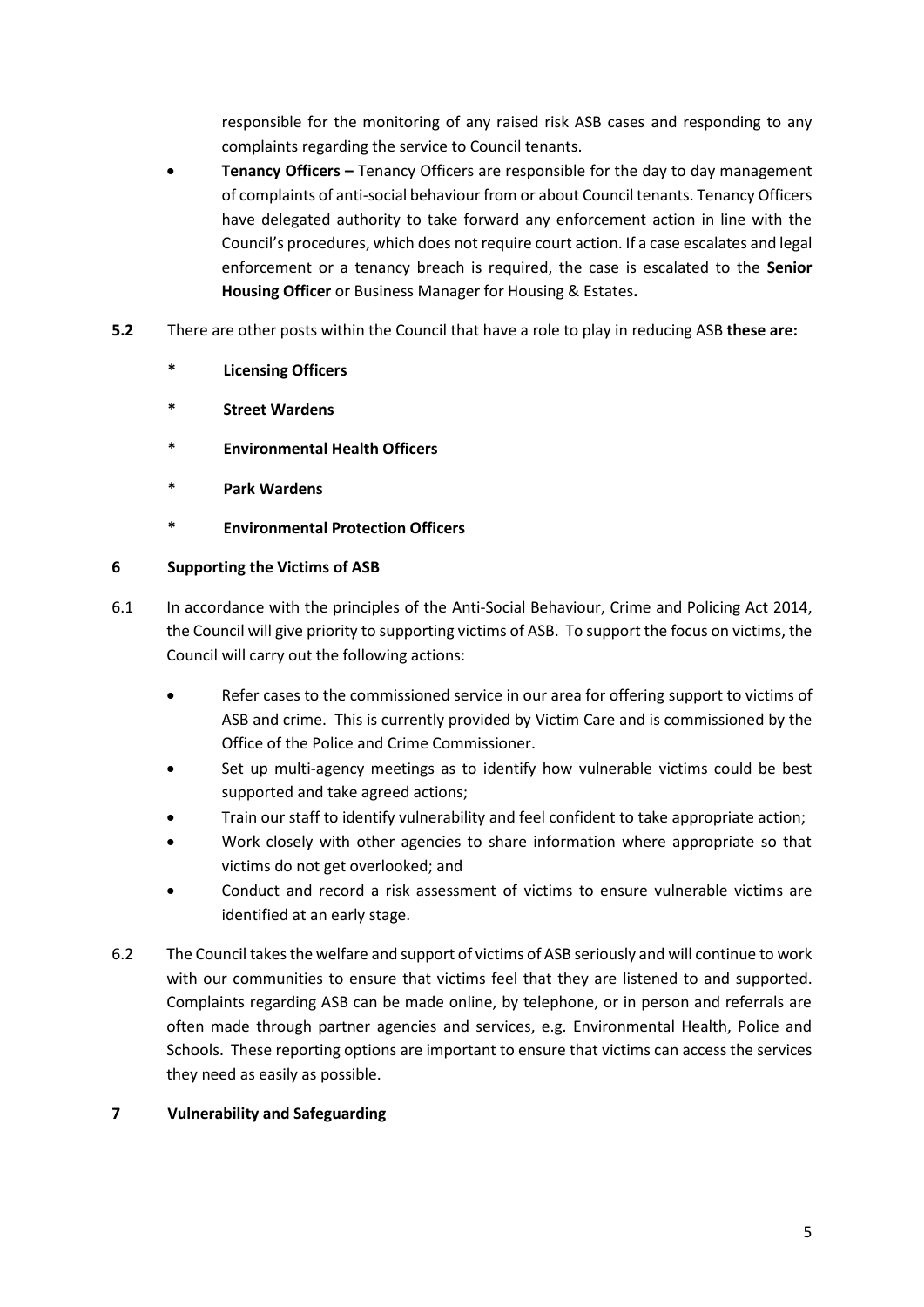7.1 Whilst accepting that being a victim of ASB is distressing for anyone who is affected, the Council recognises that for some people the impact may be far worse because of an identified vulnerability.

Vulnerable victims are likely to be disproportionately affected by ASB and vulnerabilities can be a caused by a wide range of factors, such as; isolation, a mental health condition, physical disability, age, or substance misuse.

7.2 Sometimes it will be necessary to make a safeguarding referral and cases that require this course of action will be additionally recorded as part of our corporate safeguarding procedures. Concerns about ASB and safeguarding often overlap which reinforces the necessity for strong partnership working.

#### **8 Actions and Enforcement**

- 8.1 To deal effectively with ASB the Council recognises that it is necessary to affect a long-term change in people's behaviour so that individuals are able to make alternative behavioural choices that are more acceptable to the communities within which they live.
- 8.2 The Council will take an uncompromising approach to the initiation of enforcement action for cases of ASB in order to achieve this goal and protect victims. However, the Council also recognises that behavioural change can be achieved in many other ways and will therefore explore all reasonable interventions that could bring about the desired change in behaviour and this will always be our initial focus whilst maintaining the right to take enforcement action, where appropriate.
- 8.3 As a landlord, the Council understands the importance of making our neighbourhoods safer places to live and the need to address anti-social behaviour as soon as we can. The Council's tenancy conditions clearly state tenant responsibility with regards to nuisance behaviour relating to the tenant, household members and any visitor(s) to the property. We will ensure that tenants are made aware of their responsibilities with regards to ASB at tenancy sign up and any subsequent visits.
- 8.4 Housing management's focus with tenants of the council will focus on supporting changes in unacceptable behaviours. This is in line with the Council's duties towards preventing homelessness where possible. An incremental approach will be taken to tenancy enforcement in line with the Tenancy Agreement.
- 8.5 The Council will take an approach to dealing with ASB, which is proportionate and appropriate to the behaviour being produced or complained about and table one below outlines some of the main actions we will take. Whilst the Council will do all that it can to reasonably prevent ASB, at the same time it will take proportionate enforcement action and will do so at the same time as employing preventative measures if necessary.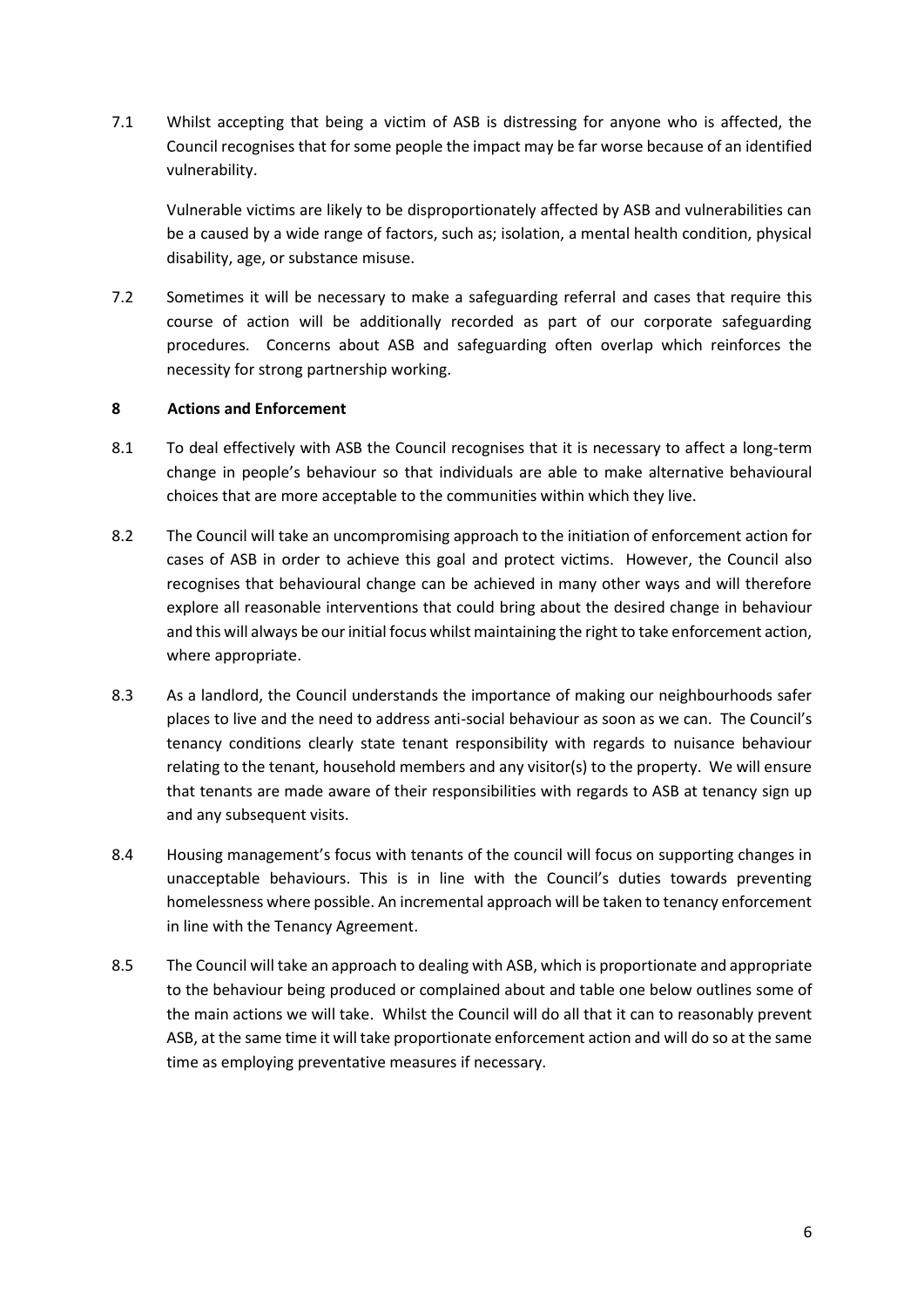**Table 1** – **Potential Preventative Measures (not exhaustive).**

| <b>Mediation</b>                                       | Using qualified experts in mediation to try to resolve issues and<br>come to agreements on a way forward.                                                                                                                           |
|--------------------------------------------------------|-------------------------------------------------------------------------------------------------------------------------------------------------------------------------------------------------------------------------------------|
| <b>Good Neighbour Agreements</b>                       | These are informal agreements where neighbours agree to<br>certain types of behaviour and can be a lever to improving<br>relationships.                                                                                             |
| <b>Education within schools</b>                        | This can be on a range of topics including: alcohol and drug<br>awareness, healthy relationships, inter-generational work,<br>cultural awareness. These are run either by internal staff,<br>external agencies or a mix of partners |
| <b>Referral to support services</b>                    | There are a range of support services available, some of which are<br>provided by the voluntary sector.                                                                                                                             |
| <b>Warnings</b>                                        | Often it is appropriate to issue a warning, which could be either<br>verbal or in writing. Warnings would be issued by either an<br>individual agency e.g. social landlord, or from the partnership.                                |
| <b>CCTV</b>                                            | The Council has a network of monitored cameras that it provides<br>to act as a deterrent for those who would commit acts of ASB.<br>Evidence may also be collected on the cameras to support<br>enforcement activity.               |
| <b>Acceptable Behaviour</b><br><b>Contracts (ABCs)</b> | A more formal agreement which outlines expected behaviour and<br>highlights potential repercussions if they are breached. ABCs are<br>formally signed by the offender, the Council and Police staff.                                |

- 8.6 If early intervention and preventative measures are not successful in resolving issues, then proportionate enforcement actions will be considered. Enforcement may be taken, for example, under the Anti-Social Behaviour, Crime and Policing Act 2014. Action can also be taken under housing legislation e.g. possession proceedings. This would be done in partnership with the relevant landlord or managing agents. There are also sanctions under criminal law, such as Harassment Warnings or Public Order offences.
- 8.7 Court cases may be taken which can result in fines, the issue of court orders, injunctions, and even imprisonment. In all cases these powers will be used proportionately and only when considered appropriate. Whenever enforcement powers are used they will be in accordance with the principles set out in the Corporate Enforcement Policy. Generally, preventative measures will be pursued either before or alongside formal enforcement action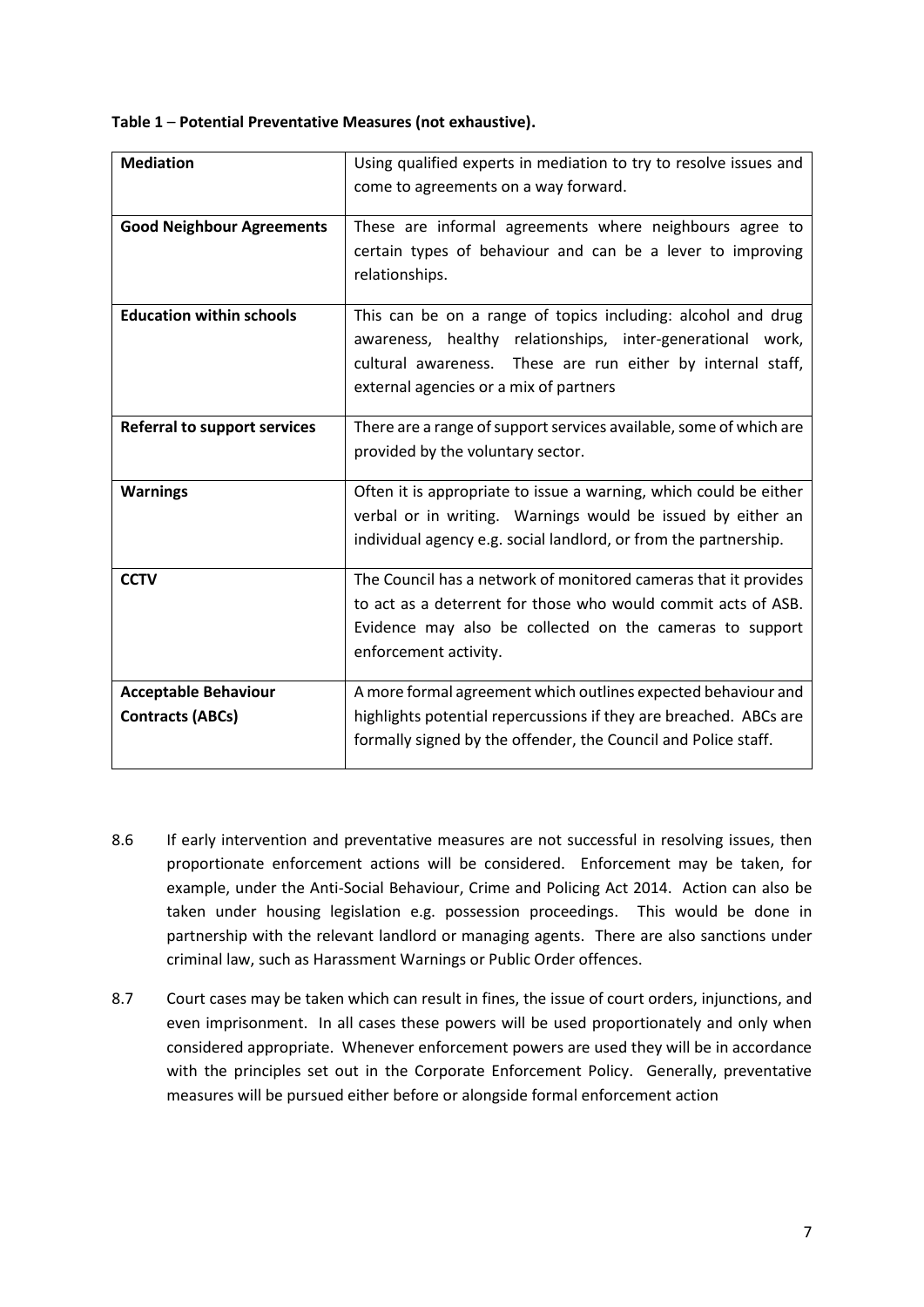#### **Table 2** – **Potential Enforcement Measures – People**

| <b>Community Protection</b><br><b>Warnings</b>           | To stop a person, business or organisation causing anti-social<br>behaviour which spoils the community's quality of life. A<br>Community Protection Warning can be issued by police or<br>authorised officers of the council with delegated powers to do so.<br>The officer must be satisfied that the behaviour has a detrimental<br>effect on the quality of life of those in the locality, be persistent<br>in nature, and be unreasonable. |
|----------------------------------------------------------|------------------------------------------------------------------------------------------------------------------------------------------------------------------------------------------------------------------------------------------------------------------------------------------------------------------------------------------------------------------------------------------------------------------------------------------------|
| <b>Criminal Behaviour Orders</b>                         | Issued within the criminal court whereby an individual has<br>engaged in criminal and anti-social behaviour. Evidence based<br>that has to satisfy the Court beyond reasonable doubt that the<br>individual has engaged in behaviour that has, or is likely to cause,<br>nuisance, harassment and distress to any person(s) and that an<br>Order will stop the individual's behaviour.                                                         |
| <b>Civil/ASB Injunctions</b>                             | To stop or prevent individuals engaging in anti-social behaviour.<br>Issued in the County Court for over 18's and in the Youth Court<br>for under 18's and to meet legal test, evidence shows that, on the<br>balance of probabilities, the individual has engaged or likely to<br>engage in behaviour that causes nuisance or annoyance and the<br>Court finds it just to impose an Injunction.                                               |
| <b>Mandatory Possession</b><br><b>Proceedings Notice</b> | Where ASB has already been proven in court, and the<br>perpetrator is a Council tenant or a household member of a<br>Council tenancy we can serve notice in order to regain<br>possession of their property.                                                                                                                                                                                                                                   |

### **Table 3** – **Potential Enforcement Measures – Places**

.

| An Order which provides the police or Local Authority to close a<br>premises, which is being used, or likely to be used, to commit<br>nuisance or disorder. An initial Closure Order can close a premises                                                                                                                             |
|---------------------------------------------------------------------------------------------------------------------------------------------------------------------------------------------------------------------------------------------------------------------------------------------------------------------------------------|
| for 48 hours however, if the disorder is of such a level, the police                                                                                                                                                                                                                                                                  |
| or Local Authority can apply to the Magistrates Court for an Order                                                                                                                                                                                                                                                                    |
| for up to a period of maximum 6 months, which can see a                                                                                                                                                                                                                                                                               |
| premises closed and access to the premises restricted.                                                                                                                                                                                                                                                                                |
| An Order designed to stop individuals or groups causing anti-<br>social behaviour in a public space. Local Authorities have the<br>powers to implements a PSPO and must be satisfied that the<br>behaviour has a detrimental effect on the quality of life of those<br>in the locality, be persistent in nature, and be unreasonable. |
|                                                                                                                                                                                                                                                                                                                                       |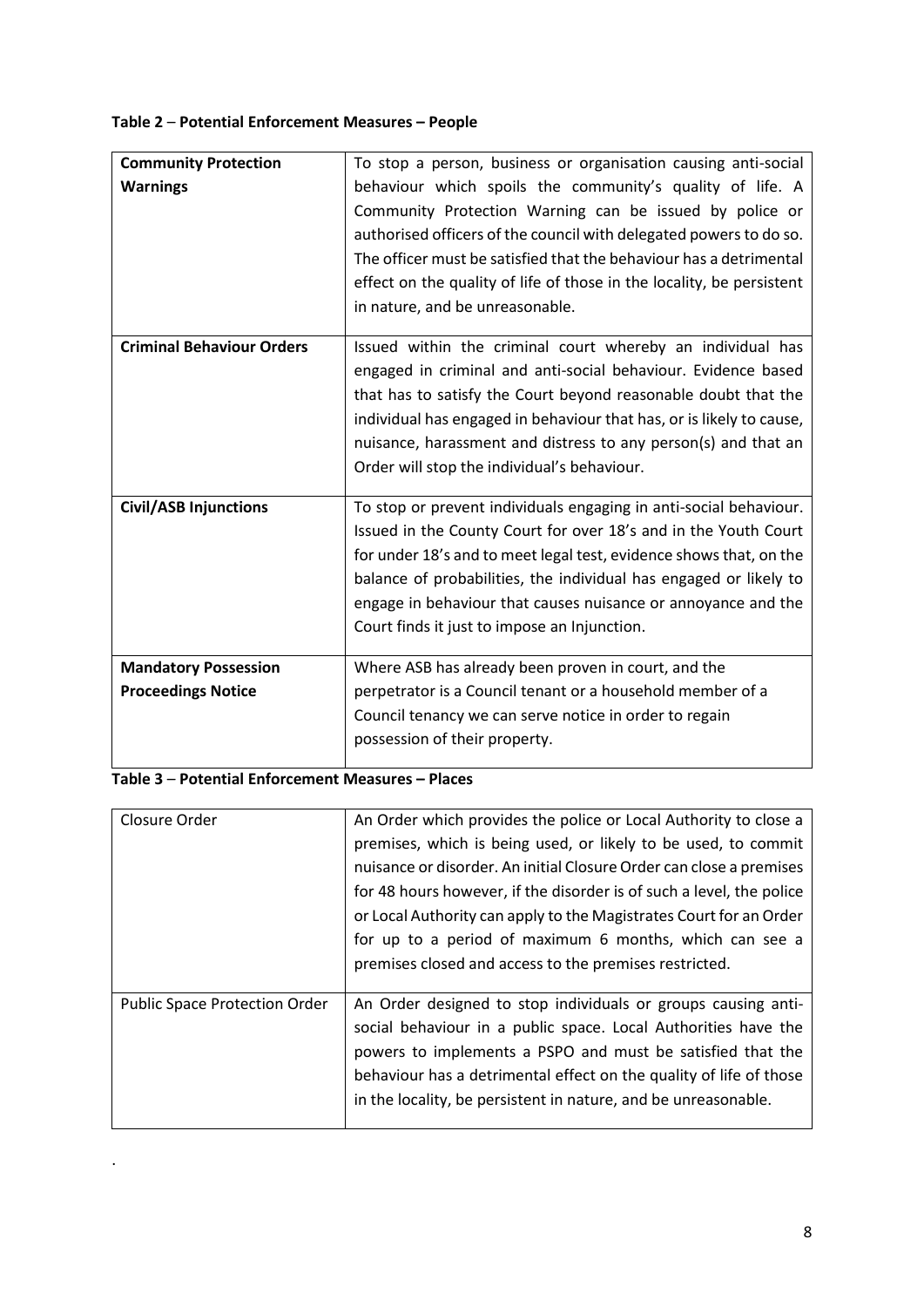- 8.8 Where appropriate the Council will publish enforcement action outcomes in the press or via the Council's social media platforms on a case per case bases, taking into account public interest, and the level of enforcement taken.
- 8.9 Although the Council will employ a range of measures to tackle ASB its **overriding principle is that victims must be protected from those who perpetrate ASB and the Council is committed to reducing ASB in its communities.** This means that the Council will use all legal powers at its disposal and also encourage partners to do likewise. To do this we may use various techniques including collation of evidence using both covert and overt CCTV, diary records and witness statements.

#### **9 Partnership Working**

- 9.1 To ensure that it tackles ASB effectively, the Council will work with a number of external partners and is committed to effective partnership working. Partners include:
	- Nottinghamshire Police;
	- Registered providers of social housing;
	- Nottinghamshire County Council, specifically the Family Service and the Youth Support Service;
	- Nottinghamshire Probation;
	- Change, Grow, Live (Nottinghamshire's commissioned drug and alcohol service)
	- Schools and educational facilities; and
	- Nottinghamshire Fire and Rescue Service
	- Other local authorities, including town and parish councils
	- The Environment Agency
	- Voluntary agencies and the third sector
- 9.2 By working with partners and sharing information, the Council is able to adopt the best method to deal with each individual case and in many cases enforcement action is jointly taken forward. Sometimes the Council may be the lead enforcement agency whereas on other occasions it may play a supporting role. This depends on the nature of the ASB and the matters being enforced.
- 9.3 The Council is an active partner of the Bassetlaw, Newark and Sherwood Community Safety Partnership (BNSCSP) and will support this partnership to improve community safety generally and tackle ASB across the district.

#### **10 Working with other Housing Providers**

Those social housing tenants responsible for behaving in an anti-social manner put themselves at risk of tenancy enforcement action. Those who live in accommodation provided by private landlords may also put themselves at risk of similar action. The Council will share information and support other Housing providers to enable their use of early intervention tools and offer guidance and support to them in developing effective policies in order to deal with anti-social behaviour. The use of legal remedies by other housing providers will be the responsibility of that landlord, however the Council will provide supporting evidence to them subject to the provisions of the Data Protection Act 1990, as amended and other relevant legislation.